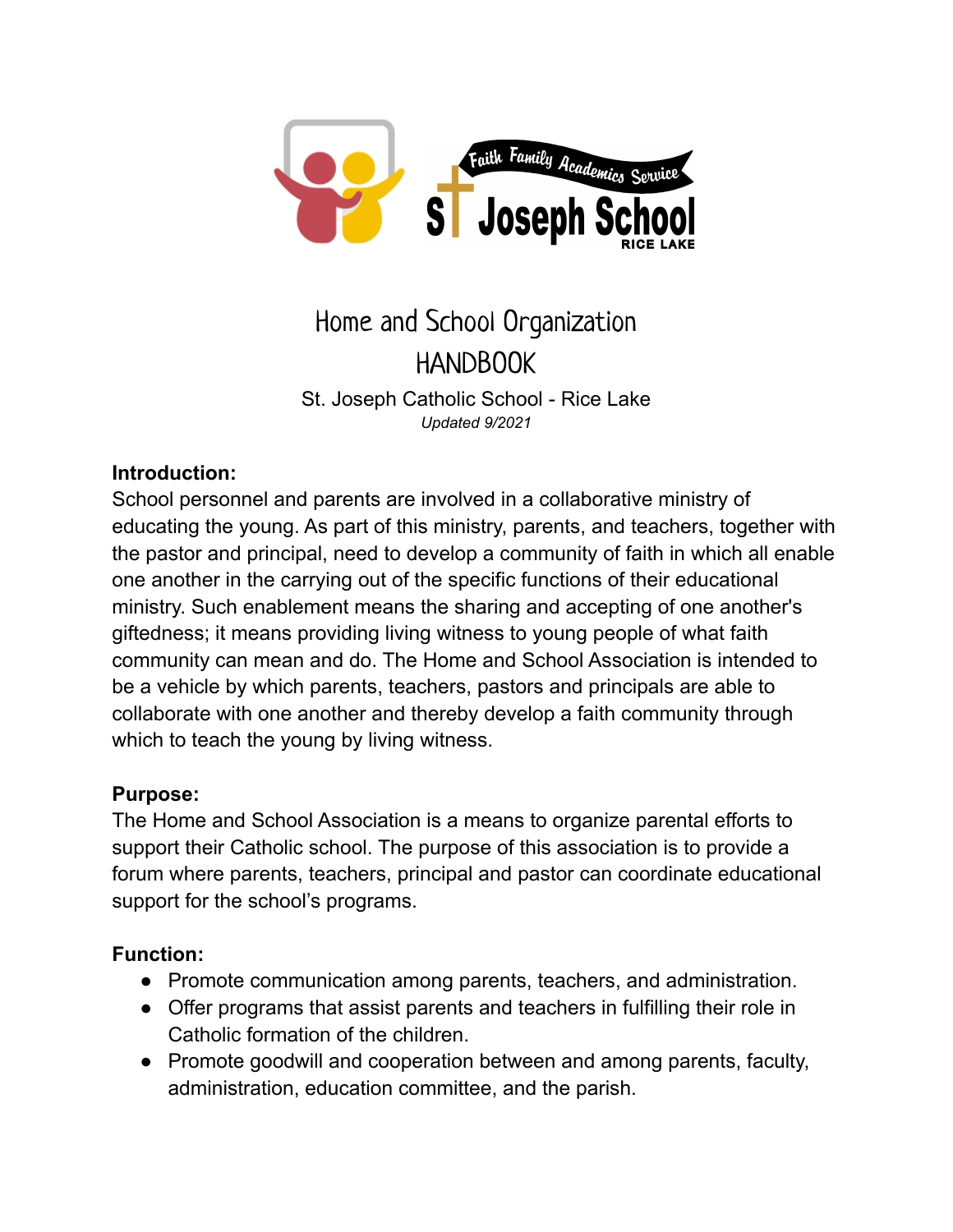• Direct and coordinate parental support to the school through specific assistance activities, social functions, and fundraisers.

#### **Membership:**

The membership of this association is ALL of the parents and teachers. The parents and teachers act collectively on behalf of and in support of the school.

# **List of St. Joseph School HSO Activities (List subject to change, and not limited to):**

- Fall Festival
- Parent Friend-Raisers
- SJS Black and Gold Gala
- ?
- ?

# **Interested in joining HSO?**

All parents are a part of HSO! All are welcome to attend our monthly meetings. Monthly meetings will be communicated the week prior to the meeting via school electronic communications.

# **OFFICERS**

Officers for this association are elected "spokespersons" for the group. They are the primary communication link between the parents, the education committee, and the administration. The president or chairperson should be skilled in conducting meetings as well as fair, tactful, patient, respectful, open-minded, and humble. The responsibility of this person is to maintain order and decorum at meetings. The vice-president or vice-chair presides over meetings when the president is absent. The secretary manages the correspondence of the association. The treasurer manages the funds of the organization. The faculty representative represents the teaching staff on the association. The main function of this person is to assess the perspective of the teachers about given topics with the school and communicate them to the association.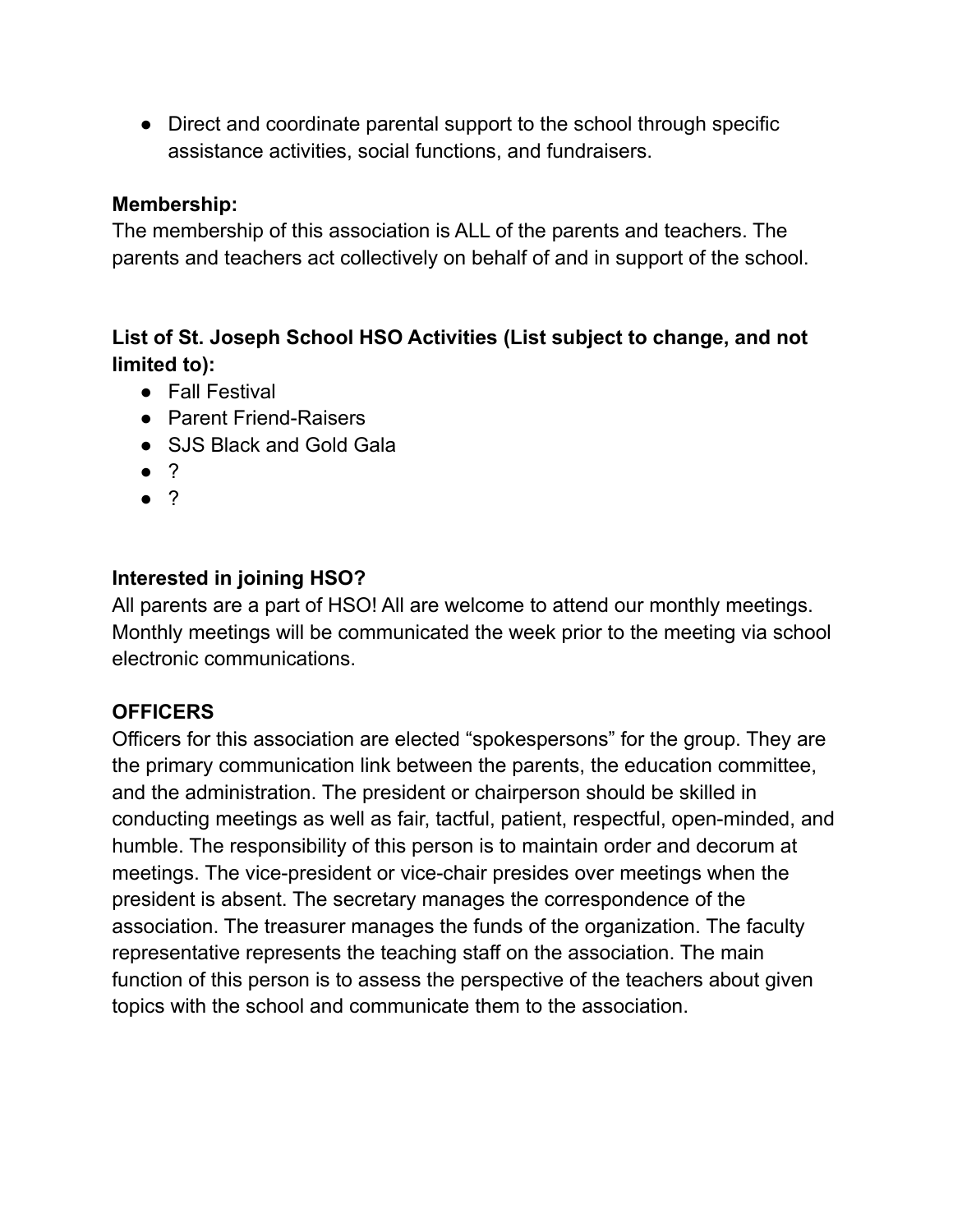# **RELATIONSHIP TO OTHER GROUPS**

*Executive School Board* – The Home and School Association should not confuse its responsibilities with that of the Executive School Board. The board advises on policy and finances. The home and school is a vehicle in which the education committee can gather information and resources for forming policy and finance decisions.

*Parish* – Because the home and school association is an organization of the parish community, the association must follow all policies and guidelines set by the parish. The parish and finance councils should receive copies of relevant correspondence.

*Diocese* - Because the home and school association represents a school in the Diocese, it must adhere to all policies and guidelines set by the diocese. It needs to also help in ensuring that the school does the same.

*Principal* – The principal is part of the association's executive committee as an ex-officio member.

*Pastor* – The pastor should be invited to attend the HSO meetings and receive copies of the association's correspondence.

*Teachers* – Teachers are active participants in this association. If desired a teacher can be a full voting member of the executive committee.

#### **MEETINGS**

A successful association is arranged for efficiency. The aims of the association should be referred to frequently in order to provide direction. There should be a formal program portion that involves either things having to do with educational activities in school or Christian formation for parents in educating their children. A hospitality time should be an informal portion of the gathering. This time gives new members a sense of being welcomed to the group. Adding these aspects to the meeting time should enable the creation of the fine spirit of friendliness.

# *Meeting Fundamentals:*

1. Ensure the purpose of the meeting is clear. Carefully plan activities. Conduct a well-directed meeting.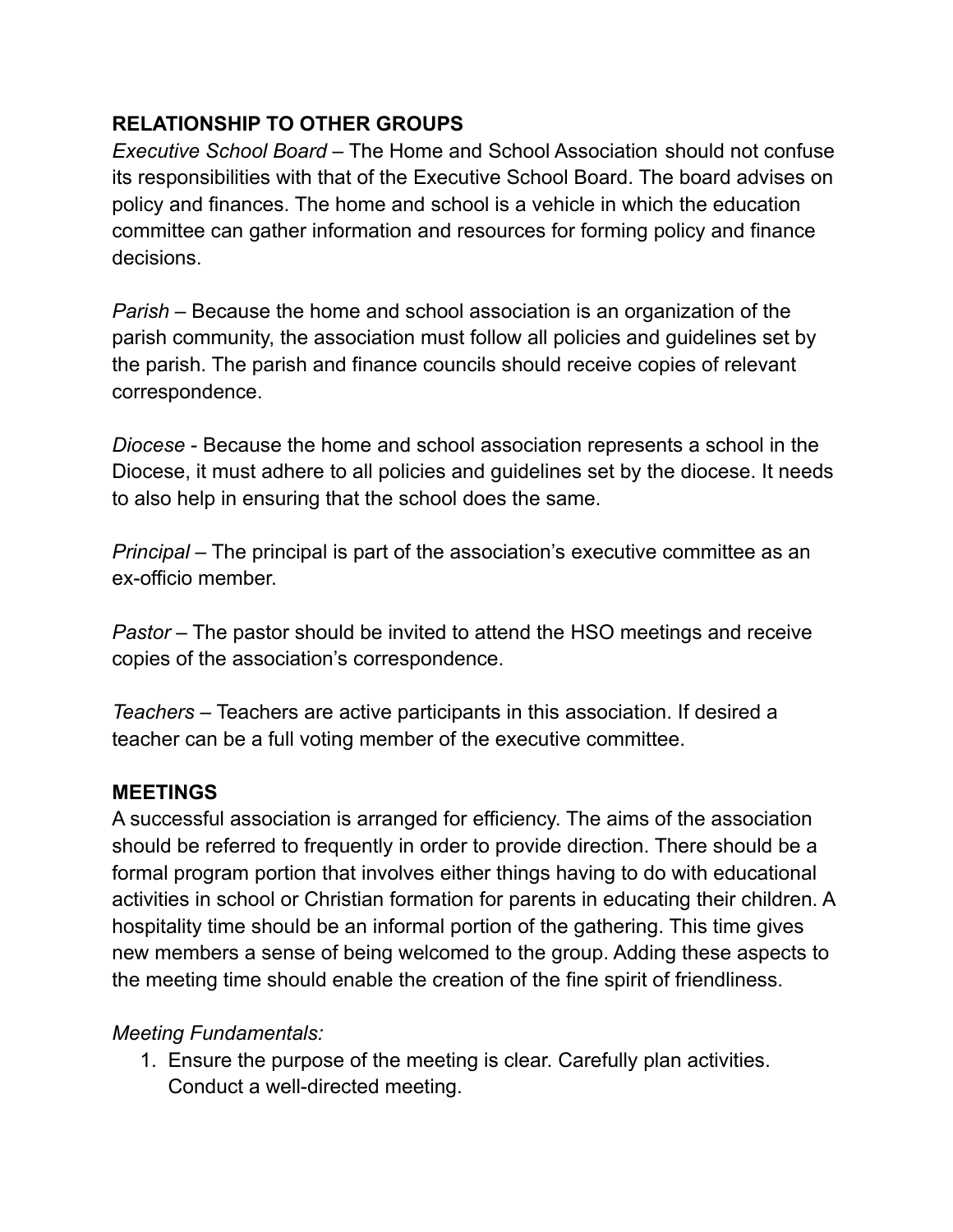- 2. Adopt rules of order and enforce them in meetings. Use the underlying premise of Robert's rules where one topic is addressed at a time and each member has the right to speak to the topic without interruption.
- 3. Maintain open communication.
- 4. Protect the integrity of the association's meeting agenda. Publish it beforehand. Adhere to it. All members should have an opportunity to suggest agenda items.
- 5. Record proceedings accurately. Make minutes available for all members to review.
- 6. Provide refreshments.
- 7. Be in a comfortable setting.

# **VITALITY OF THE ASSOCIATION**

Vitality of the association depends on the active participation and cooperation of all the people involved. A key to the vitality of the association is the officers' ability to develop and direct enthusiasm from the parent community. Parent motivation depends greatly on the good feeling they sense when they volunteer their time to the church and school. To increase parent involvement, the association needs to divide the work so that multiple things can be accomplished.

# **COMMUNICATION**

The most important task of the Home and School Association is to promote the spiritual and emotional growth of the children within the home, school, and church community. Honest and open communication allows all viewpoints to be considered and understood from the sender's rather than the receiver's point of view. Parents, teachers, and administration should feel free to express any concern or thought without fear of retaliation, censure, or criticism, while the meeting of the association still maintains decorum to protect individuals from personal attack. The association should promote respect and tolerance of differing views. The key to this is listening effectively – refrain from any initial judgments, concentrate on the speaker until he/she is finished, not interrupting the speaker until he/she is finished, and rephrasing the content and feeling of the speaker's message.

*Possible Ways of Communicating:*

- newsletter
- parent letter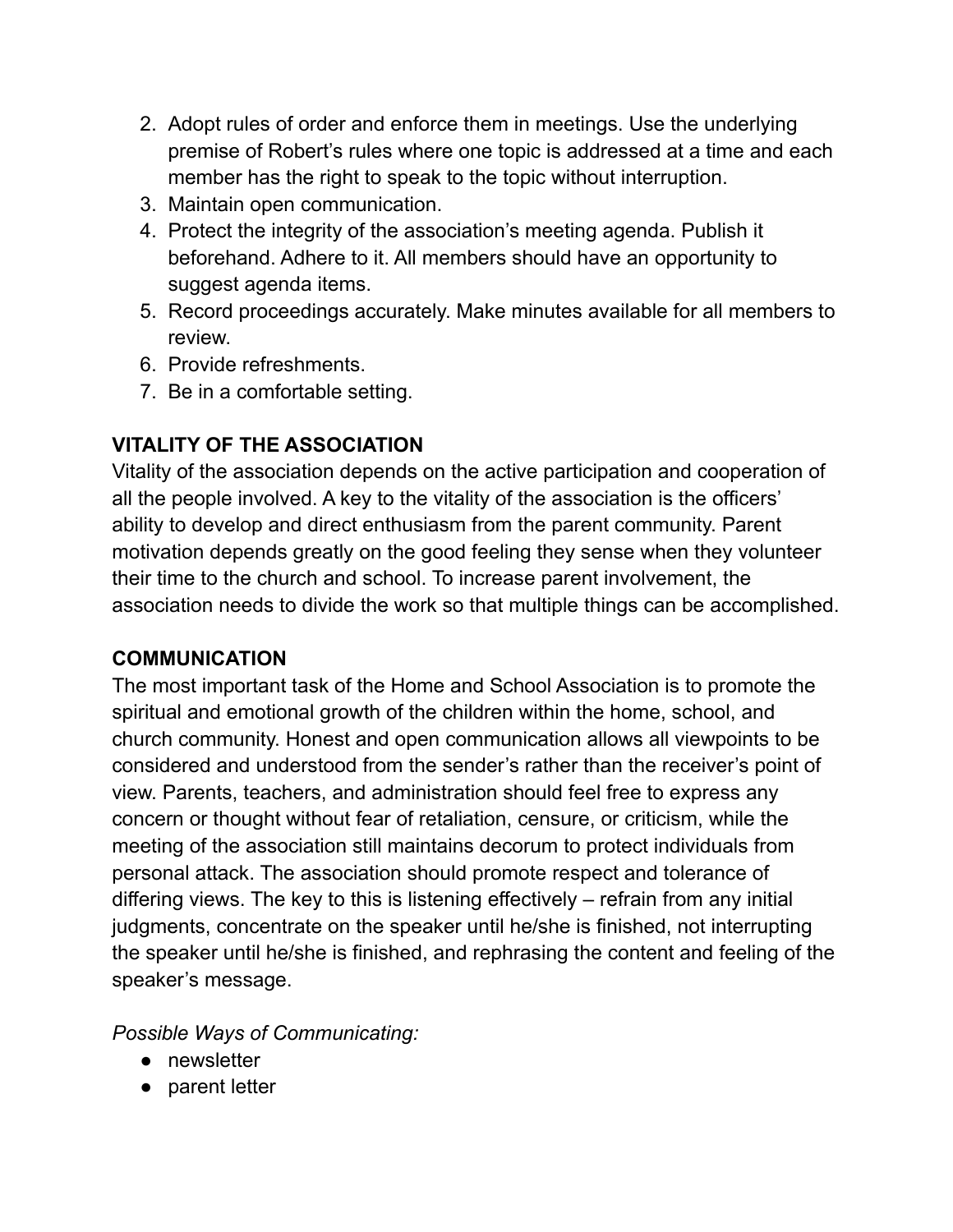- website post
- face-to-face
- meetings
- social gatherings
- phone call
- text alerts

# **INFORMATION**

The association should allow for mutual educational opportunities for parents, teachers, and administration. All participants can learn from one another and collectively learn from outside experts. Discussion between parents and teachers is the best way to accomplish this mutual learning. Formal educational materials for these discussions can be provided by the association. Outside experts can be invited in to provide information on mutual concerns such as:

- recognizing learning problems
- helping your children read
- helping your child with homework
- managing strong-willed children
- dealing with bullying
- keeping children safe
- raising a healthy child
- managing personal finances
- Other topic ideas can be found on the National PTA website www.pta.org

# **COOPERATION**

The Catholic school should be like a family – "a group of people united by a common set of beliefs, philosophy, and goals". The association should foster the growth of each member's spirit, faith, and self-image promoting love and goodwill. Parents should be involved in the association's planning, problem-solving and decision-making. Get input on various things through surveys, telephone calls, or other means. Be sure to avoid any immediate judgments on a person's ideas or criticisms. Ask individuals for the rationale behind their comments. Maybe there is a need for a change. Possible ways to express love and goodwill: gifts for teachers at special times of the year recognize special efforts of teachers and parent volunteers giving rewards to